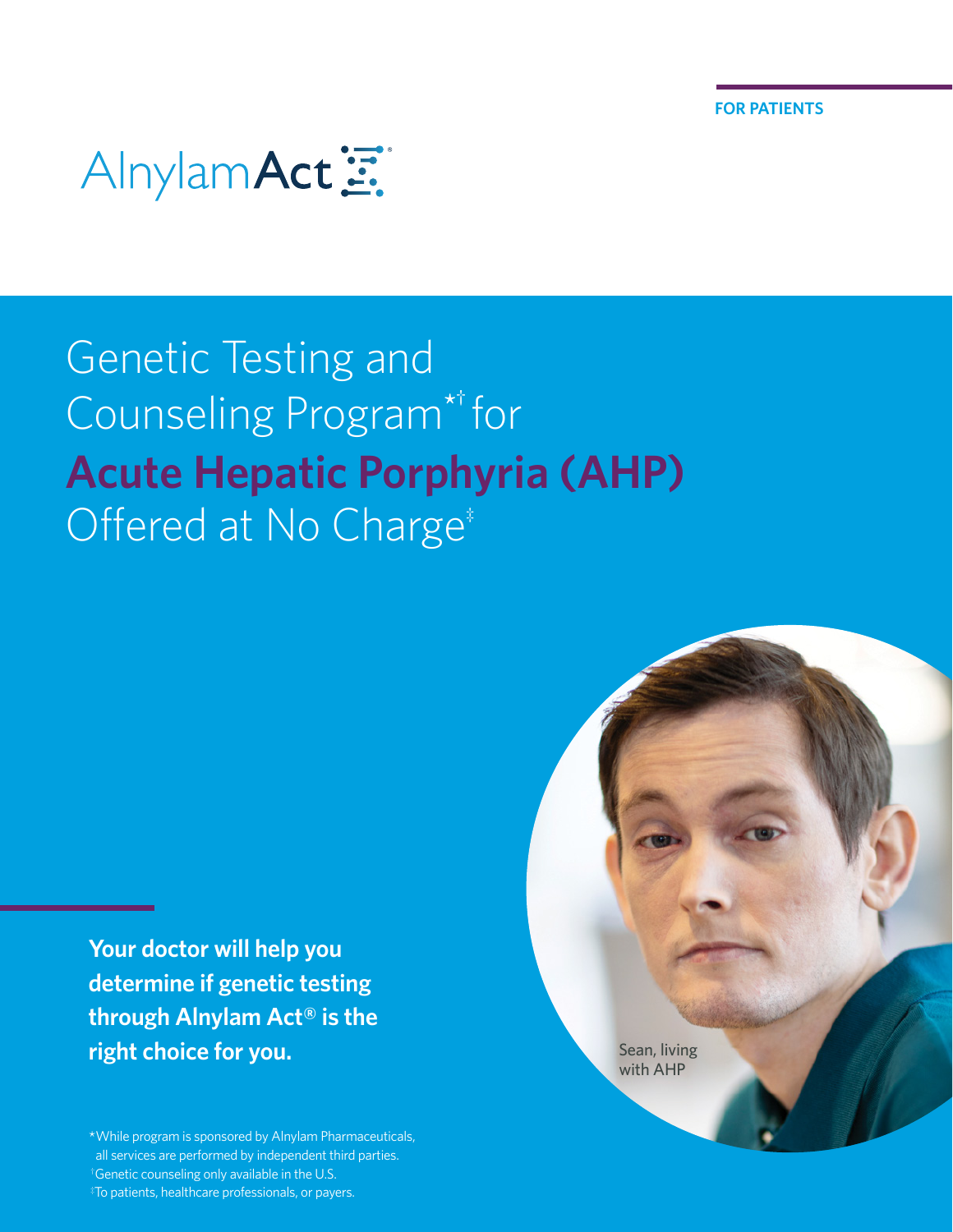# About Acute Hepatic Porphyria (AHP)

### **What is AHP?**

 $\overline{\phantom{a}}$ 

Acute hepatic porphyria (AHP) refers to a family of rare genetic diseases characterized by potentially life-threatening attacks and, for some people, chronic debilitating symptoms that negatively impact daily functioning and quality of life. Attacks are commonly characterized by severe abdominal pain, vomiting, nausea, rapid heart rate, and constipation. During an attack, a person may also experience weakness, seizures, low sodium levels, and mental changes such as anxiety or confusion, or hallucinations in severe cases. There are four types of AHP that can be inherited differently:

| There are 4 types of AHP that can be inherited differently                                    |             |                                                 |
|-----------------------------------------------------------------------------------------------|-------------|-------------------------------------------------|
|                                                                                               | Gene        | <b>Inheritance</b>                              |
| <b>AIP:</b> Acute Intermittent Porphyria                                                      | <b>HMBS</b> | Autosomal dominant                              |
| <b>VP:</b> Variegate Porphyria                                                                | <b>PPOX</b> | <b>Autosomal dominant</b>                       |
| <b>HCP:</b> Hereditary Coproporphyria                                                         | <b>CPOX</b> | <b>Autosomal dominant</b>                       |
| <b>ADP:</b> ALAD-deficiency Porphyria                                                         | <b>ALAD</b> | <b>Autosomal recessive</b>                      |
| Depending on the type of AHP, the gene can be dominant or recessive                           |             |                                                 |
| <b>Autosomal Dominant:</b> One parent with the mutation may be<br>enough to cause the disease |             | Not everyone<br>with a genetic<br>mutation will |
| <b>Autosomal Recessive:</b> Two parents with the mutation are<br>needed to cause the disease  |             | have symptoms<br>or attacks                     |

### **What tests can help diagnose AHP?**

People who may be experiencing symptoms and suspect AHP can ask their healthcare provider to test for AHP. The two most common techniques a doctor uses to help determine if a person has AHP are a urine test and a genetic test:

- **Urine Test:** Urine test for PBG (porphobilinogen), ALA (aminolevulinic acid), and porphyrin levels can help with the diagnosis of AHP. It is recommended to have a urine test during or shortly after an attack. Porphyrin analyses may help identify the specific type of AHP, but are not used alone to diagnose AHP. Additional tests on plasma or stool samples may also be used to aid in diagnosis.
- **Genetic Test:** A genetic test using a patient specimin may help to confirm a diagnosis or determine the specific type of AHP. Genetic testing can tell a person if they carry a mutation in a gene associated with AHP. Testing can be performed regardless of whether a person is currently experiencing attack symptoms. A genetic test can be useful for family members of people with AHP who want to know if they carry the genetic mutation.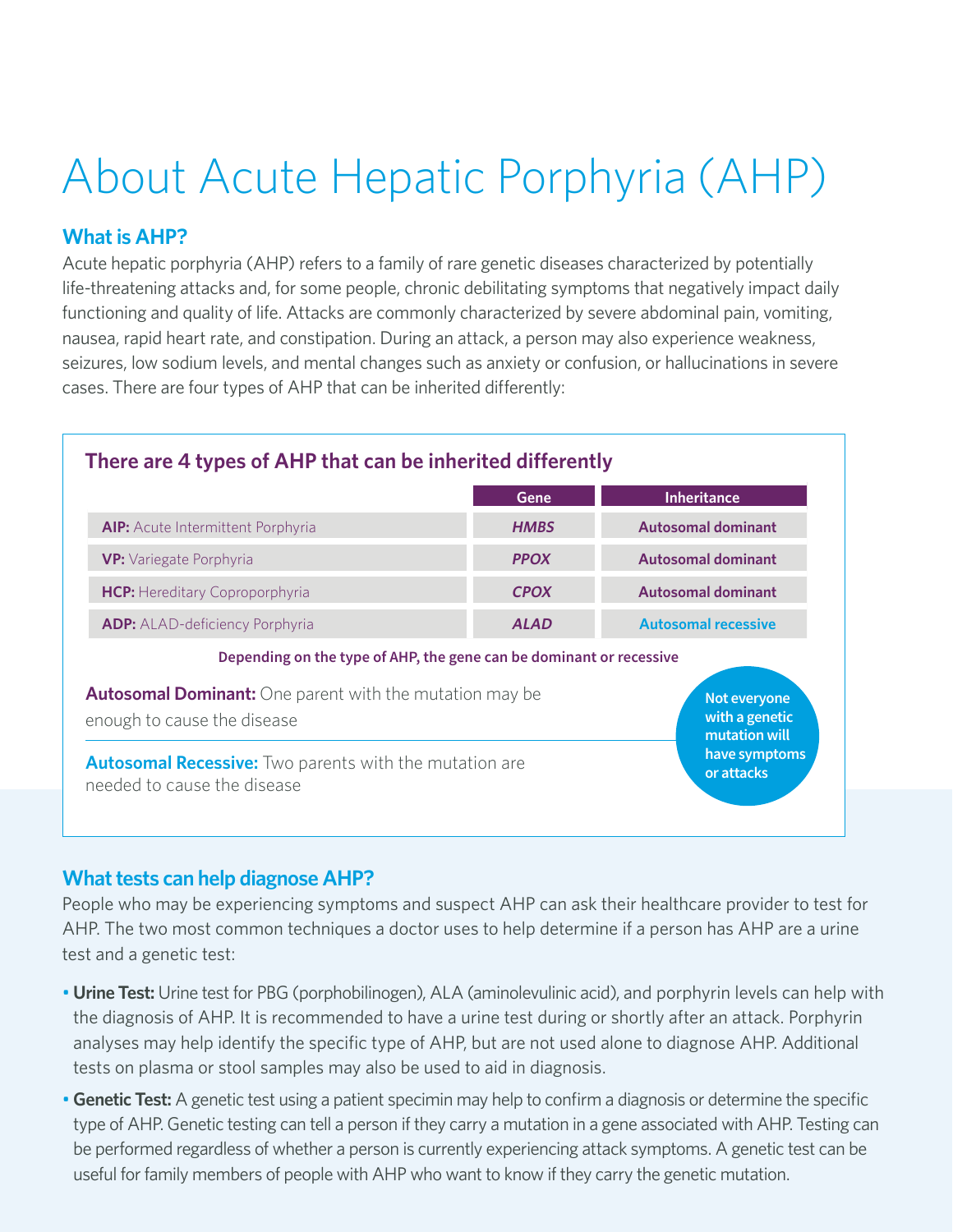### AlnylamAct三

### Make more informed decisions about your health

### **Why is genetic testing important for AHP?**

Genetic testing can help identify your risk of AHP by looking at mutations in genes associated with Acute Intermittent Porphyria (HMBS), Variegate Porphyria (PPOX), Hereditary Coproporphyria (CPOX), and ALAD-deficiency Porphyria (ALAD). Genetic testing may also help to shorten the time to diagnosis and prevent misdiagnoses.

**Talk with your** doctor today about genetic testing for AHP

### **What is genetic counseling?**

Genetic counseling through Alnylam Act® is available throughout the genetic testing process. Genetic counseling can help you and your family members learn more about AHP and the chances of inheriting the disease, how testing works, and what may happen after a diagnosis.

### **How much does genetic testing and counseling cost through Alnylam Act®?**

Alnylam Act® is a sponsored program, and the genetic testing and counseling services are offered to eligible patients at no charge.

### **Will any genetic or personal information be shared with Alnylam?**

While Alnylam provides financial support for this program, at no time does Alnylam receive identifiable patient information. The third-party companies that work with Alnylam abide by the Health Insurance Portability and Accountability Act (HIPAA), the same standards doctors use to protect your information.

#### The Alnylam Act<sup>®</sup> program was created to provide access to genetic testing and counseling to patients **as a way to help people make more informed decisions about their health.**

- While Alnylam provides financial support for this program, tests and services are performed by independent third parties
- Healthcare professionals must confirm that patients meet certain criteria to use the program
- **Edgar Jr., living with**  patient-identifiable information. Alnylam uses healthcare professional contact information for research • Alnylam receives de-identified patient data from this program, but at no time does Alnylam receive and commercial purposes
- Genetic testing is available in the U.S. and certain other countries. Genetic counseling is available in the U.S.
- Healthcare professionals or patients who use this program have no obligation to recommend, purchase, order, prescribe, promote, administer, use, or support any Alnylam product
- No patients, healthcare professionals, or payers, including government payers, are billed for this program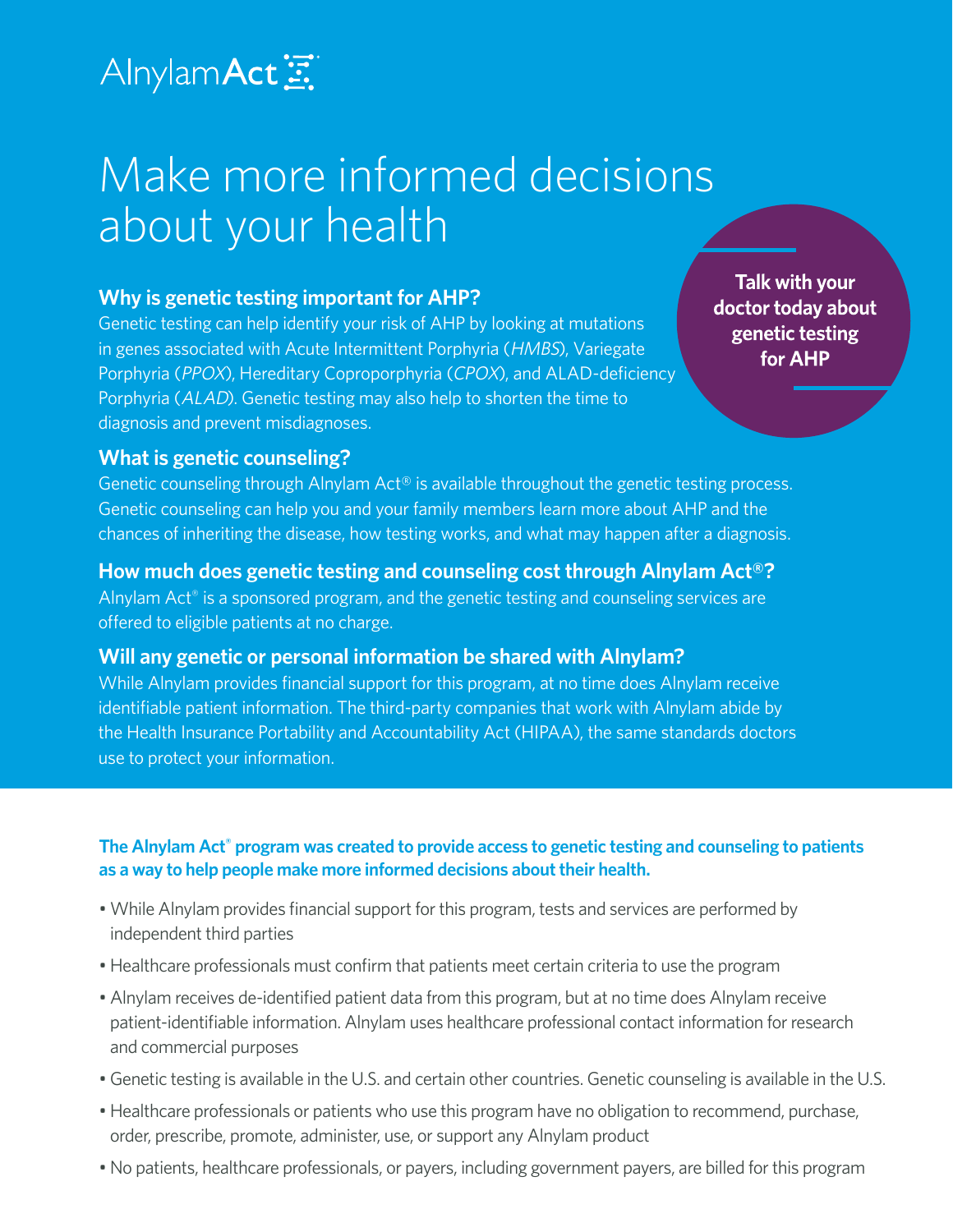### Alnylam Act

# How it works

### **Get started**

**1**

**2**

**3**

**4**

**5**

Ask your doctor about genetic testing for AHP through Alnylam Act®

#### **Pre-test genetic counseling** (optional)\*

Speak with a genetic counselor to learn more about genetic testing

### **Provide a sample for genetic testing**

- **•** Provide a sample using an Invitae sample collection kit (ask your doctor about sample collection options), **or**
- Ask your doctor about the at-home specimen collection option offered by Invitae where you can collect a sample and send it back

#### **Review results**

Receive results in 10-21 days. They will be sent directly to your doctor for review

### **Post-test genetic counseling** (optional)\*

Speak with a genetic counselor to review your test results and what the results may mean for you and your family



### **Why is diagnosis important?**

Early, accurate diagnosis of AHP may make a real difference in a person's ability to maintain their quality of life by avoiding the complications that can result from misdiagnoses and unnecessary surgeries. Testing as early as possible can help shorten the often lengthy time for AHP to get diagnosed. On average, it may take up to 15 years from symptom onset for a patient to receive a correct diagnosis of AHP.

### **Why is family screening important?**

AHP is generally inherited through families, so a genetic test can help other family members find out if they may have AHP. Talking to a genetic counselor can help you and your family understand the risk of inheriting this disease.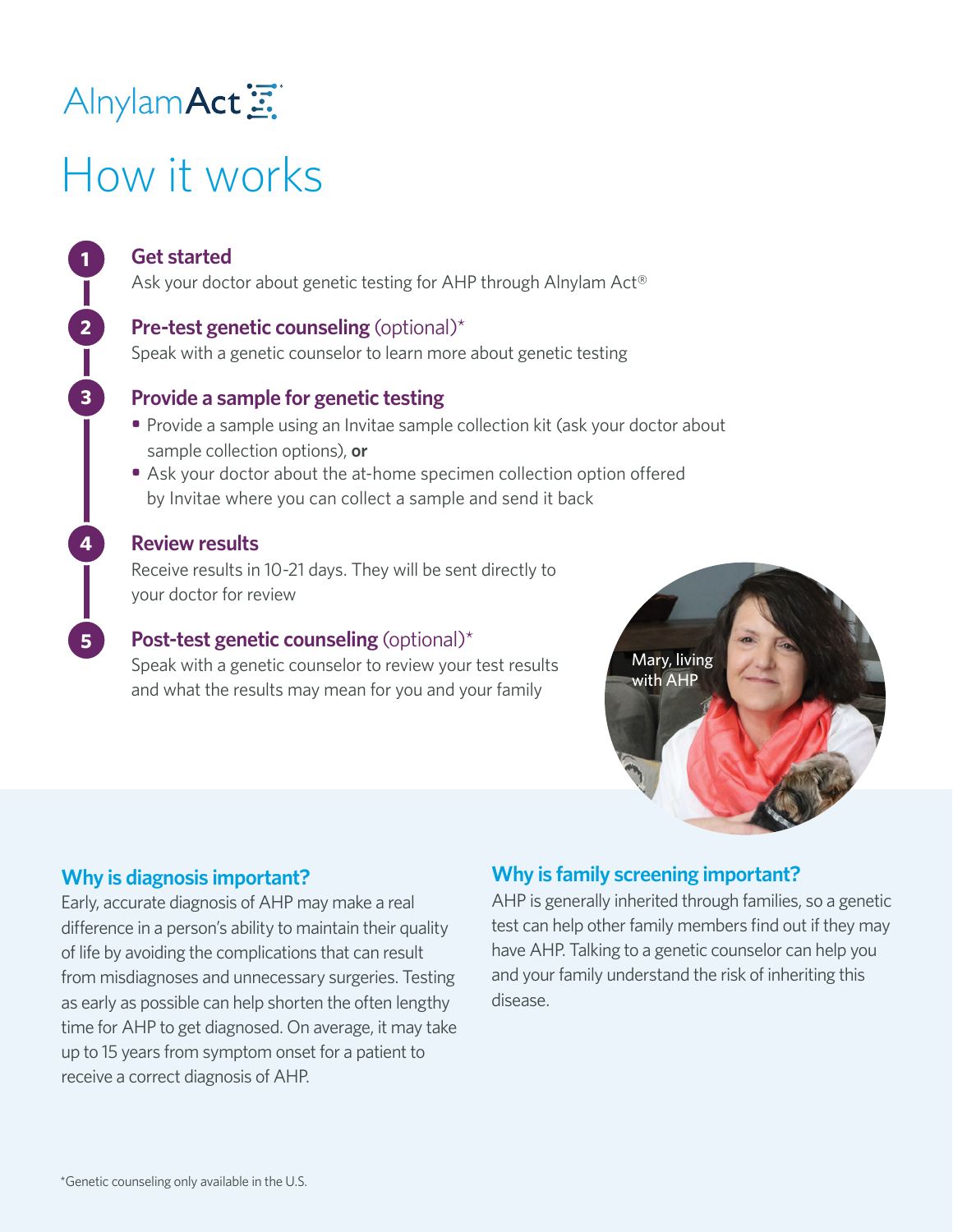## Genetic testing process

If your doctor determines you are eligible, genetic testing is available through Invitae, a CLIA-certified independent genetic testing company.



Genetic testing through Alnylam Act® is provided through the Invitae Comprehensive Porphyrias Panel.

### Genetic counseling process

If you are considering a genetic test for AHP, and you reside in the U.S., genetic counseling is available through InformedDNA, an independent genetic counseling company.



**GENETIC COUNSELORS are able to help you understand the testing process and your results**